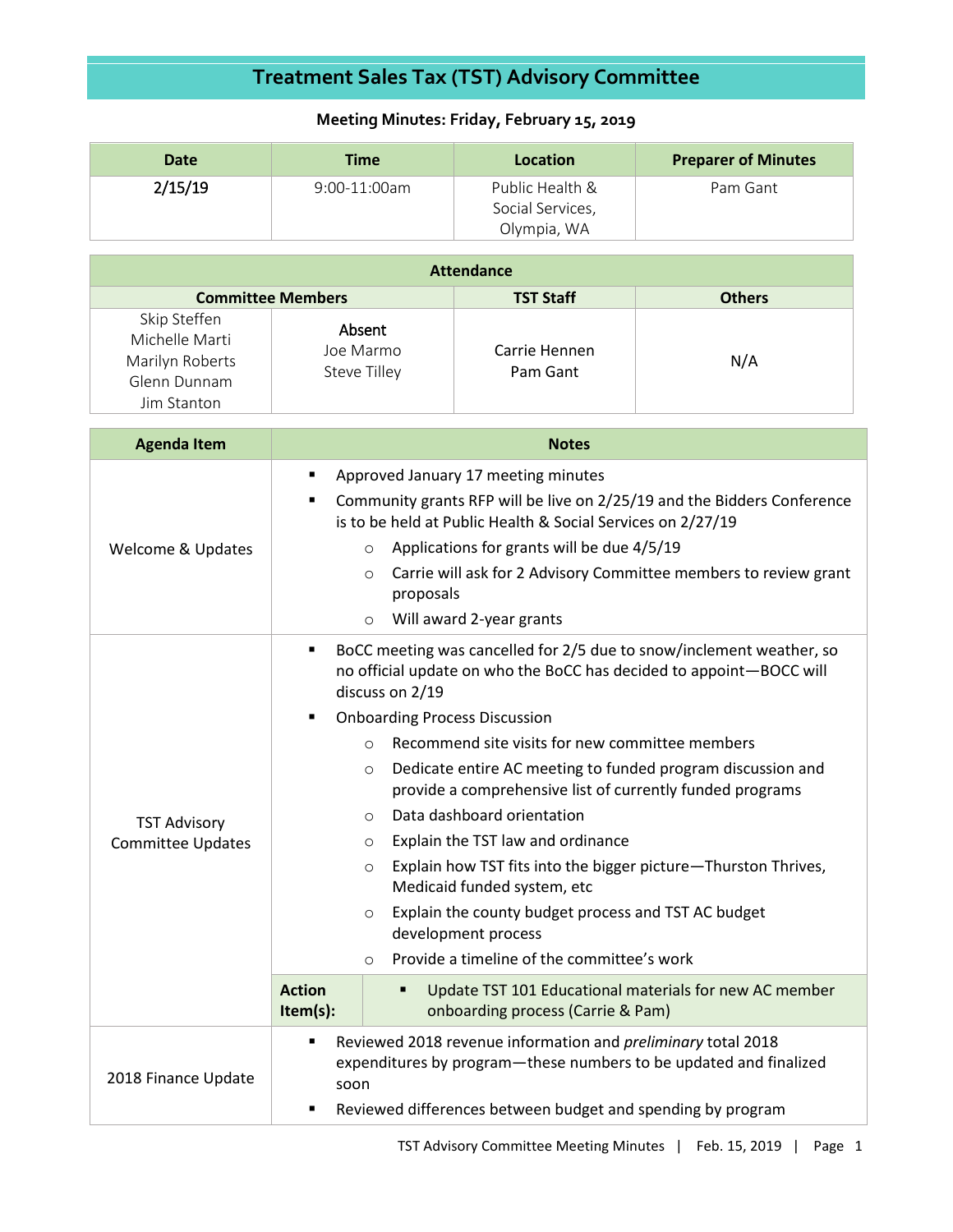## **Treatment Sales Tax (TST) Advisory Committee**

| <b>Agenda Item</b>               | <b>Notes</b>                                                                                                                                                                                                                                                                                                                                                                                                                                                                                                                                                                                                                                                                                                                                                                                                                                                                                                                                                                                                                                  |  |
|----------------------------------|-----------------------------------------------------------------------------------------------------------------------------------------------------------------------------------------------------------------------------------------------------------------------------------------------------------------------------------------------------------------------------------------------------------------------------------------------------------------------------------------------------------------------------------------------------------------------------------------------------------------------------------------------------------------------------------------------------------------------------------------------------------------------------------------------------------------------------------------------------------------------------------------------------------------------------------------------------------------------------------------------------------------------------------------------|--|
| <b>TST Data Dashboard</b><br>2.0 | Review TST Data Dashboard available on the web:<br>$\blacksquare$<br>https://stories.opengov.com/thurstoncounty/published/75vturlCh<br>AC to review for abnormalities in program data<br>$\circ$<br>Constant review process for errors<br>$\circ$<br>Budgeted and Spent pie charts for 2016 and 2017<br>$\circ$<br>Plan to have comprehensive discussions surrounding program<br>٠<br>performance data in the future                                                                                                                                                                                                                                                                                                                                                                                                                                                                                                                                                                                                                          |  |
| <b>Site Visits</b>               | Treatment Sales Tax staff offered a proposal regarding possible program<br>٠<br>site visits<br>Feedback from the committee:<br>$\blacksquare$<br>Suggestion that goals and/or purpose of the site visits be clarified<br>$\circ$<br>Concern about time involved in implementing a site visit process<br>O<br>and whether the process would impede direct service delivery<br>Some committee members questions whether site visits would<br>$\circ$<br>add value<br>Some AC members are interested in program operation and would<br>O<br>like to see service delivery "in action" (where applicable and<br>allowed)<br>Some AC members are interested in a financial review with the<br>$\circ$<br>program to better inform the next budget development process<br>Some AC members interested in talking with program participants<br>$\circ$<br>about their experiences                                                                                                                                                                      |  |
|                                  | <b>Action</b><br>Staff to consider feedback and identify possible next steps<br>п<br>$Item(s)$ :<br>(Carrie)                                                                                                                                                                                                                                                                                                                                                                                                                                                                                                                                                                                                                                                                                                                                                                                                                                                                                                                                  |  |
| Program Development<br>Costs     | Treatment Sales Tax staff noted that there has a request from District<br>٠<br>Court, Public Defense, and the Prosecuting Attorney's Office to use TST<br>funds to visit a model Domestic Violence Court in Arizona to explore the<br>possibility of implementing such a court here<br>DV Court would be eligible for TST funding, but is not currently funded<br>٠<br>This raises questions regarding whether TST can or should fund<br>٠<br>exploratory or 'research & development' type costs<br>Feedback from the committee:<br>Committee members interested in BOCC's vision and how/<br>$\circ$<br>whether this program would fit<br>Committee members support County's interest in learning about<br>$\circ$<br>and exploring promising programs and practices in other places<br>If this request is approved, need to develop parameters/ process<br>$\circ$<br>on what type of exploratory/ program development costs could/<br>should be funded<br><b>Action</b><br>Staff to consult internally, including legal review. If request |  |
|                                  | approved, develop process for future (Carrie)<br>Item(s):                                                                                                                                                                                                                                                                                                                                                                                                                                                                                                                                                                                                                                                                                                                                                                                                                                                                                                                                                                                     |  |